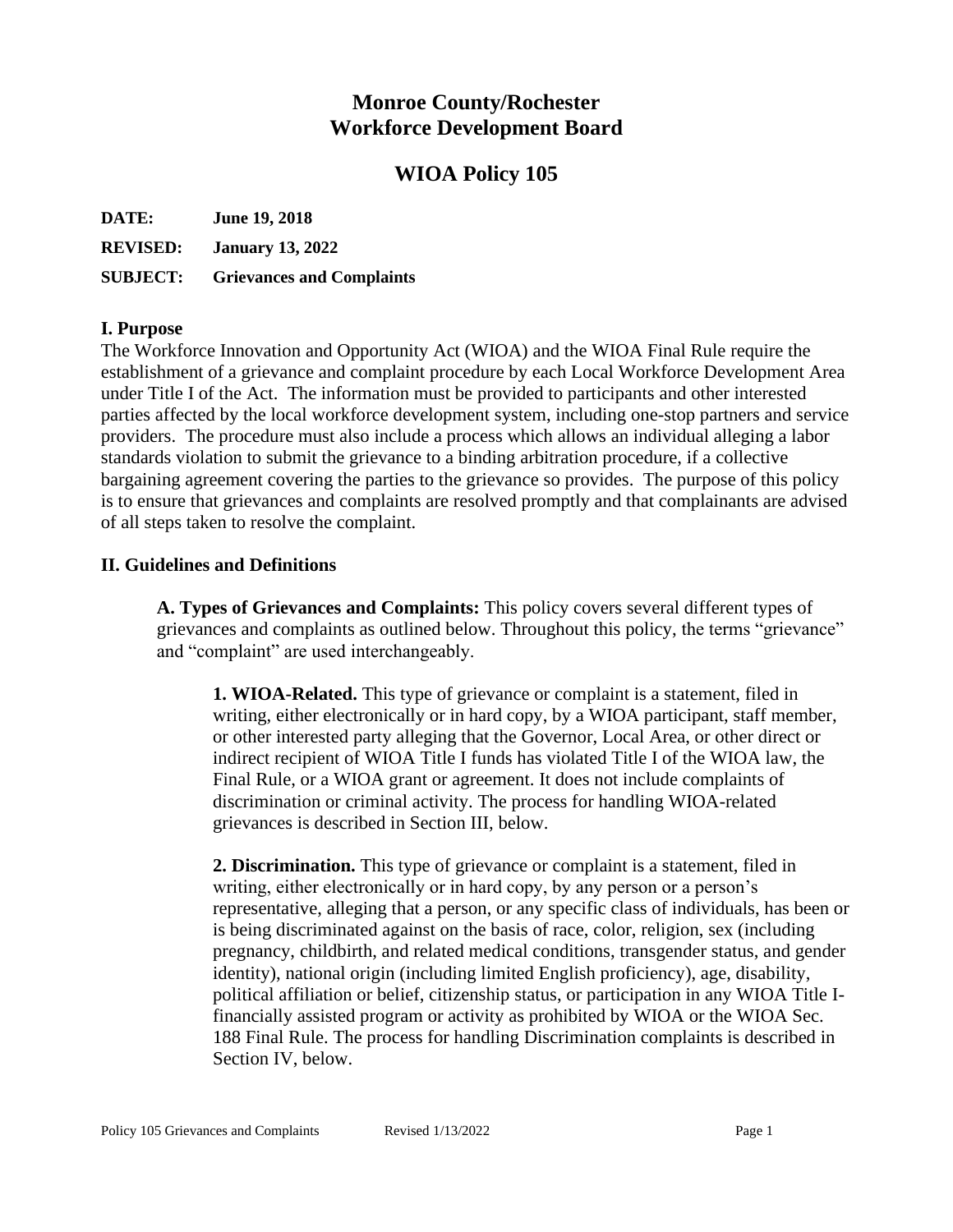**3. Criminal.** This type of complaint is a statement containing information involving criminal fraud, waste, abuse, or other criminal activity in connection with programs or services receiving either WIOA Title I or State-authorized workforce development funding. The process for handling Criminal complaints is described in Section V, below.

**4. Non WIOA-Related.** This type of grievance or complaint includes any complaint alleging a violation of a law or policy not covered above. The process for handling non WIOA-related complaints is described in Section VI, below.

**B. Definition of "Interested Party":** For purposes of filing a WIOA-related grievance or complaint, an interested party includes any applicant for WIOA Title I services, any WIOA Title I participant, staff member, subrecipient, vendor, one-stop operator, service provider (including providers of either career or training services), LWDB member, chief elected official, employer, labor union, collective bargaining unit, or any other person, agency, or organization with an interest in the delivery or receipt of WIOA Title I services.

#### **III. WIOA-Related Grievance Process**

WIOA-related grievances or complaints must be made within one year of the alleged occurrence. This process conforms to New York State Department of Labor's Workforce Development System TA 18-4, "Processing Non-Criminal Complaints/Grievances under Title I of the Workforce Innovation and Opportunity Act (WIOA)".

**A. Complaint Process.** Applicants and participants must be informed of the complaint resolution process and be provided a written copy of the complaint procedure at intake. Complaints are to be resolved at the lowest level possible: i.e., the level closest to the reason for the complaint. The complainant should first discuss the issue with the staff person with whom they have been working within five (5) working days of occurrence. The complainant must be informed of the WIOA complaint system and their rights within it.

The complainant may submit their written complaint, either electronically or in hard copy, to the one-stop/service provider's designated Program Complaint Resolution Officer with a copy to the Local Area Grievance Officer. Complainants will receive complaint information and, if needed, assistance filing the complaint from either the Program Complaint Resolution Officer or an appropriately trained staff member designated by the onestop/service provider. The Program Complaint Resolution Officer or other designated staff member must make reasonable efforts to assure that such information and assistance is understood by complainants, including youth and those who are limited-English-speaking individuals. Such efforts must comply with the language requirements of 29 CFR 37.35 regarding the provision of services and information in languages other than English.

The written grievance should include the following information:

1. The complainant's full name, address, phone number, and any alternate contact information, such as an e-mail address. It is permissible for two or more complainants to file a joint grievance.

2. The staff person(s) and organization(s) involved in the grievance.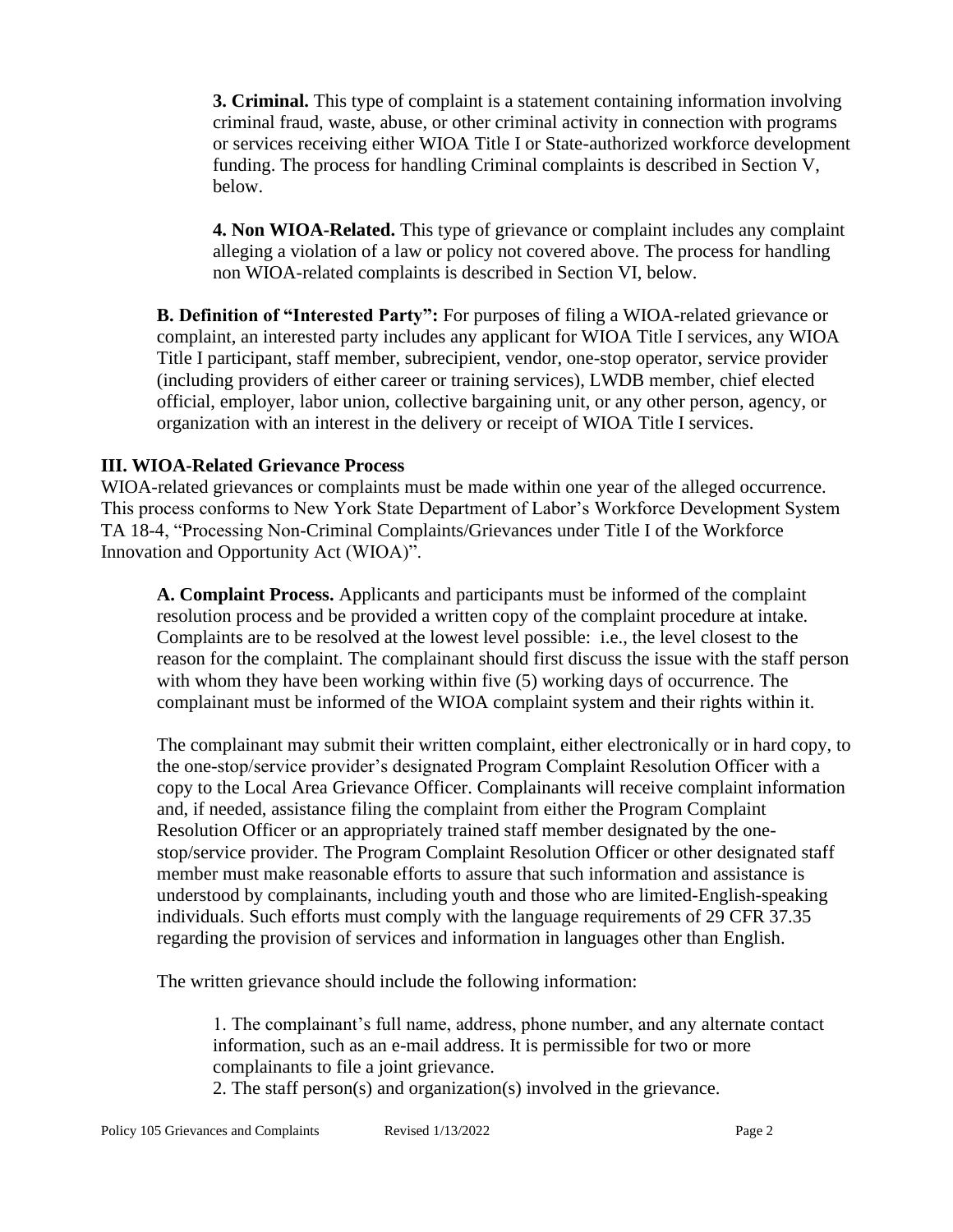3. The reason(s) for the grievance and facts related to the grievance, including the date of first occurrence and events or conditions which constitute the grievance. 4. A statement of redress or resolution sought.

5. The result of any conversation with the staff person with whom they have been working, as referenced in the paragraph above.

6. Hard copy grievances must be signed and dated by the complainant. Electronic grievances will be considered to be signed and dated if they include the complainant's full name and address.

The identity of the complainant(s) and any people who furnish information to, or are assisting in, an investigation of a complaint should be kept confidential to the maximum extent possible, consistent with applicable law and fairness in handling the complaint.

Employers may operate their own grievance system or may utilize the WIOA complaint resolution procedure. Employers shall inform participants of the grievance procedure which participants are to follow. Employer grievance systems shall provide for, upon complainant request, a review of an employer's decision by the Local Area and the Governor. Employers opting to use their own grievance system must provide copies of the procedures to the Local Area for review and comment. The review will ensure that WIOA guidelines and requirements are not compromised.

When a WIOA-related complaint is filed and this complaint is also a violation of another law or collective bargaining agreement, the grievance procedures of that law or agreement may be used instead of, or in addition to the WIOA Complaint Resolution procedure. The Local Area Grievance Officer shall see that the complainant is informed of the status of the complaint. The complainant maintains the right to a hearing.

**B. Resolution.** If the written, signed complaint includes enough information for the Program Complaint Resolution Officer to initiate an investigation, the document shall be treated as if it were a properly completed grievance form filed in person by the complainant. The Program Complaint Resolution Officer shall send an acknowledgement to the complainant and begin to investigate the complaint. If the complainant has not provided sufficient information to investigate the complaint, the Program Complaint Resolution Officer shall request additional information from the complainant. Throughout the process, the Program Complaint Resolution Officer must provide the Local Area Grievance Officer with sufficient information to document the complaint in the WIOA-Related Complaint Log.

**1. Informal Resolution.** The Program Complaint Resolution Officer must document all steps taken to resolve the complaint. The methods used in the complaint investigation may include, but are not limited to, analyzing the complaint and available background material, interviewing, examining records, obtaining documents, obtaining written statements, observing and meeting with the complainant and respondent, separately and/or both at the same time. The objective of these efforts is a settlement between the complainant and the respondent.

- **2. Complaint Resolution.** This occurs when at least one of the following is true:
	- Complainant indicates satisfaction with the outcome;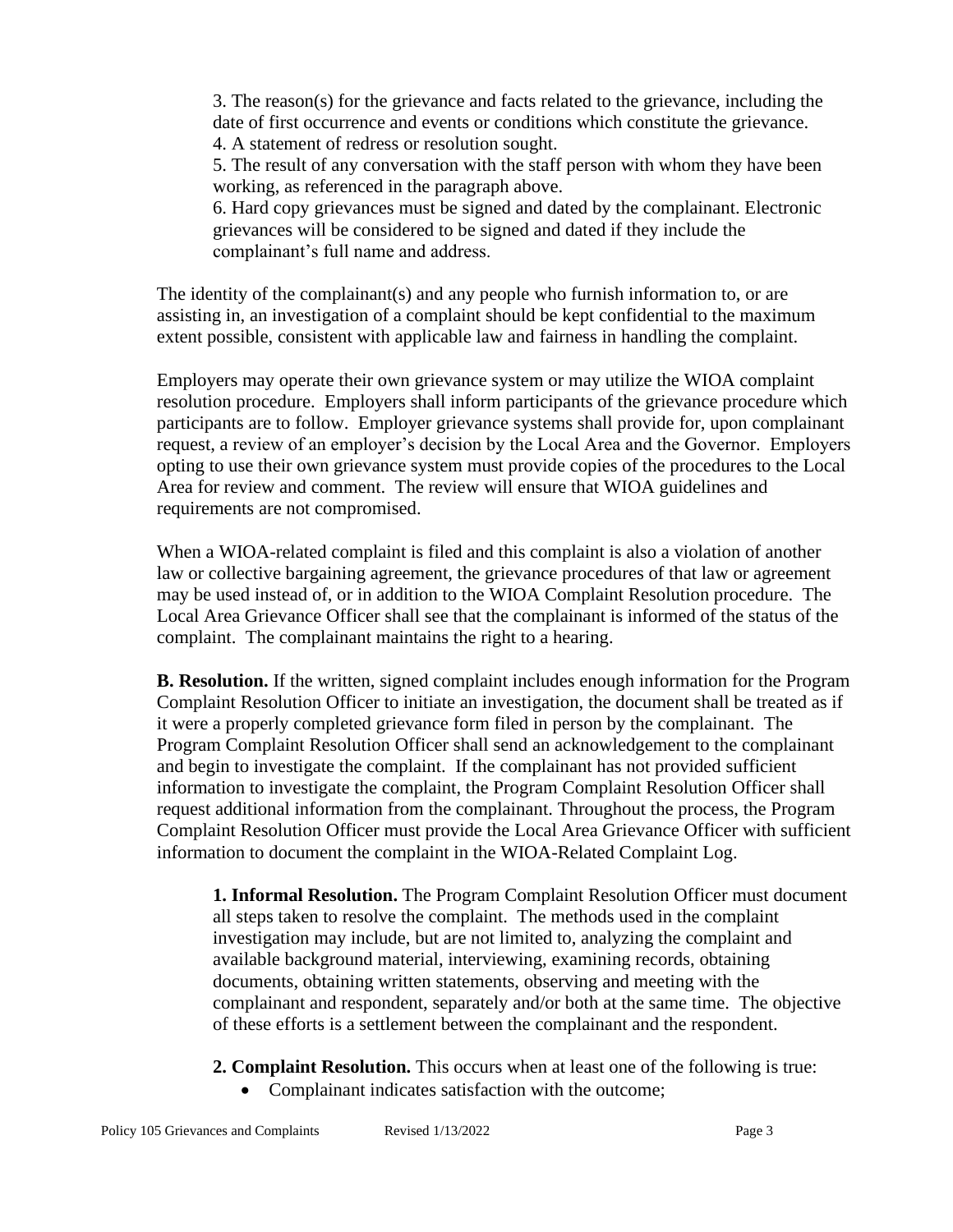- Complainant chooses not to elevate the complaint to the next level of review;
- Complainant (or complainant's authorized representative) fails to respond to a written request by the Program Complaint Resolution Officer or Local Area Grievance Officer within 10 calendar days; or
- A final determination has been made by the responsible agency on a referred WIOA-related complaint.

**C. Hearing.** If the complaint is not resolved within 29 calendar days, then on the 30th calendar day, the complainant shall have a previously scheduled hearing. If the  $30<sup>th</sup>$ calendar day falls on a weekend or holiday, then the hearing shall be scheduled on the next business day. If the Local Level Hearing Officer is not available on the  $30<sup>th</sup>$  calendar day, the hearing may be scheduled after the  $30<sup>th</sup>$  calendar day but no later than the 45<sup>th</sup> calendar day after the filing of the complaint. If circumstances warrant it, a hearing may be scheduled at any time within 30 days of a filed complaint. The complainant shall receive written notice of the date, time and place of the hearing, seven (7) days prior to the hearing date. The hearing may only be cancelled or postponed beyond the 30 days at the request of the complainant. A request for cancellation shall be transmitted to the Local Level Hearing Officer through the Program Complaint Resolution Officer with the complainant's written and signed attestation that the complaint has been resolved or withdrawn.

**1. Hearing Notice.** The notice of hearing should include:

- The date, time, place, and purpose of the hearing;
- A statement of the law and regulations under which the hearing is to be held;
- A reference to the particular sections of the statutes or rules involved, where possible;
- A statement of the rights of the complainant, including the right to be represented by an attorney or other designated representative(s), the right, within the limitation of the Freedom of Information Act, to access relevant records and documents that the program and/or Local Area maintains, and the right to an opportunity during the hearing to present evidence relevant to the complaint, call witnesses, and examine and cross-examine other parties and their witnesses; and
- A short and plain statement of the matters asserted. It shall be sent to the party requesting the hearing and to all other parties.

Whenever feasible, the notice shall be sent at least seven (7) days prior to the date of the hearing.

## **2. Hearing Guidelines:**

- The hearing shall be recorded. The audio needs to be of such a quality that a transcript can be made from it.
- The complainant may be represented by an attorney or other designated representative(s).
- To the extent possible, consistent with a fair determination of the issues, the identity of any person who has furnished information related to an investigation of a WIOA-related complaint shall be kept confidential.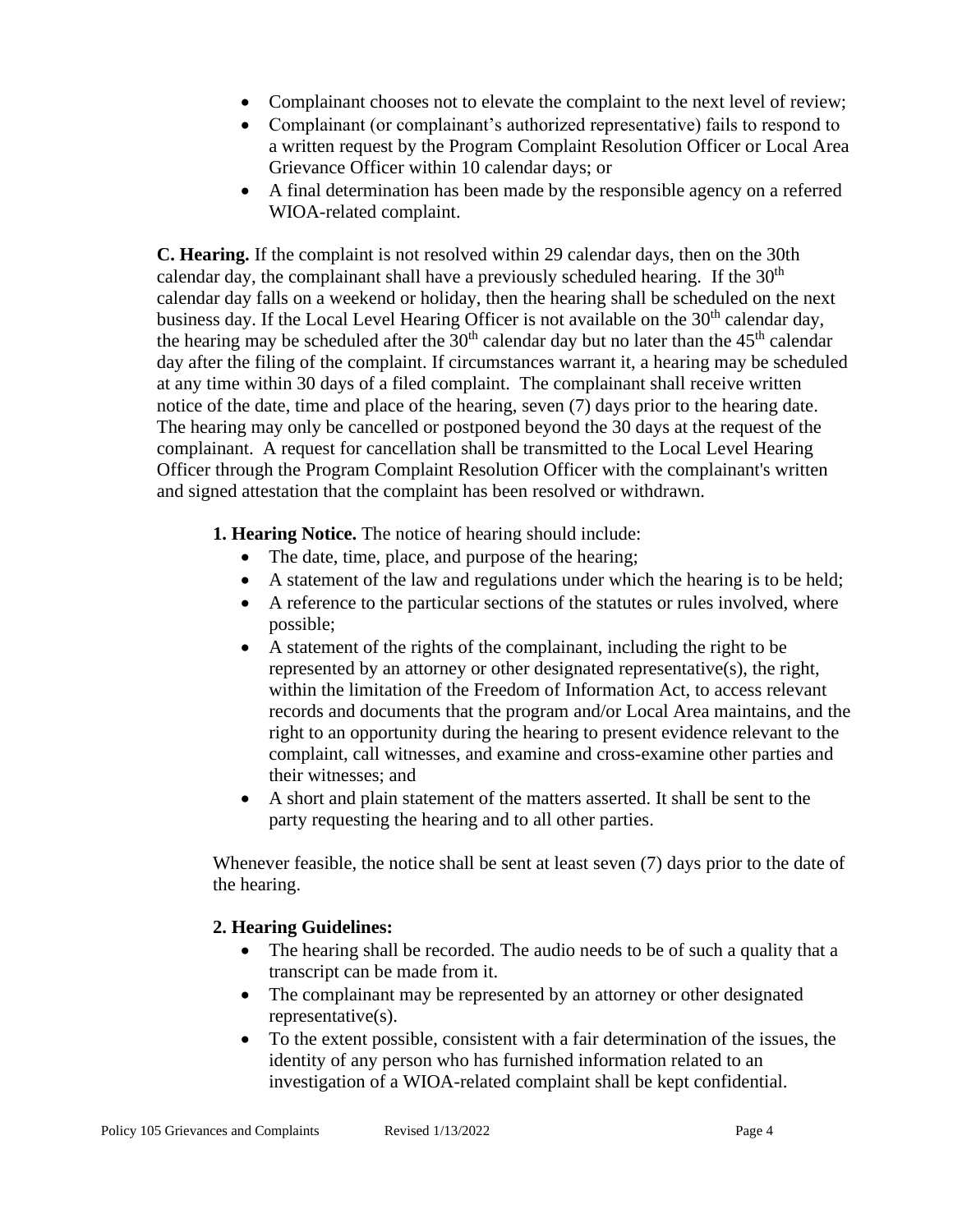- Within the limitation of the Freedom of Information Act, the complainant has a right of access to relevant records and documents that the program and/or Local Area maintains.
- The complainant and respondent have the right to an opportunity to present evidence relevant to the complaint, to call witnesses, and examine and crossexamine other parties and their witnesses.
- **D. Decision.** A formal decision should contain the following elements.
	- 1. Name of complainant(s)
	- 2. Name and organization of respondent(s)
	- 3. A statement of the law and regulations under which the hearing was to be held
	- 4. Date of hearing
	- 5. List of attendees
	- 6. Statement of issue(s)
	- 7. Finding of facts
	- 8. Conclusions of law
	- 9. Opinion and reason for decision
	- 8. Instructions on how to request a State-level review of the decision
	- 10. Name and signature of hearing officer
	- 11. Date signed

If no decision is rendered within 60 days of the filing of a signed, written complaint, including instances where a hearing was never scheduled for an unresolved complaint, the complainant may request a State-level review of the complaint at any time between the 61<sup>st</sup> and 75th day after the complaint was filed. A request for State-level review must contain the same elements required for a local area complaint. The request must be submitted by certified mail, return receipt requested, to State Level Grievance Officer, New York State Department of Labor, W. Averell Harriman State Office Building Campus, Building 12, Room 440, Albany, NY 12240-0001.

The complainant also has the right to request a State-level review of an adverse decision issued by the Local Level Hearing Officer. Such a request must be filed with the State Level Grievance Officer within ten (10) calendar days of receipt of the adverse decision. Such requests must allege either procedural violations or errors in interpreting or applying the law at the lower-level hearing.

Complainants either not given a hearing or who did not receive a hearing decision within sixty (60) calendar days of requesting State-level review, and which were not remanded back to the local level, have the right to request a Federal-level review. Such a request must be filed within fifteen (15) calendar days from the date on which the complainant should have received a written decision.

Complainants in receipt of a written State-level hearing decision, have the right to request a Federal-level review. Such a request must be filed within ten (10) calendar days from the date on which Complainant received the written hearing decision. Such requests must allege either procedural violations or errors in interpreting or applying the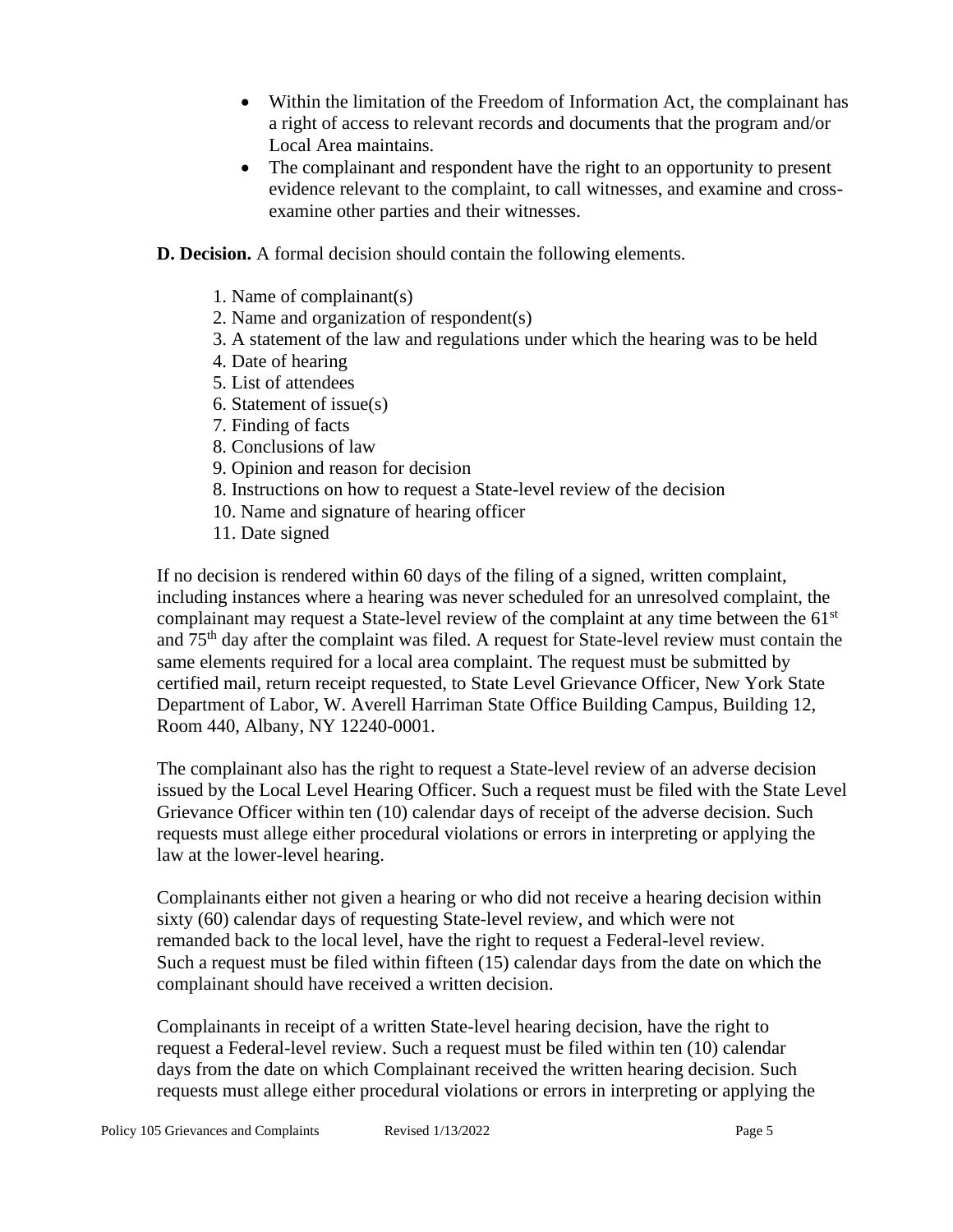law at the lower-level hearing. Federal Level Appeals must be submitted by certified mail, return receipt requested, to the Secretary, U.S. Department of Labor, Washington, DC 20210, Attention: ASET. A copy of the appeal must be simultaneously provided to the appropriate ETA Regional Administrator and the opposing party. The address of the ETA Regional Administrator is U.S. Department of Labor, Employment and Training Administration, 25 New Sudbury St., John F. Kennedy Federal Building, Room E-350, Boston, MA 02203.

## **E. Local Roles.**

**1. Program Complaint Resolution Officer.** Each one-stop/service provider under WIOA Title I shall designate a staff member to be the Program Complaint Resolution Officer to serve as the first point of contact for any aggrieved party.

**2. Local Area Grievance Officer.** The Executive Director of the Local Workforce Development Board shall designate a Board staff member to be the Local Area Grievance Officer, which may be the Technical Assistance and Training Assistant or another qualified staff member. The duties of the Local Area Grievance Officer are as follows:

- Advise and assist all Program Complaint Resolution Officers.
- Monitor each one-stop/service provider's implementation of this policy.
- Record all WIOA-related complaints in the WIOA-Related Complaint Log and separately file and safeguard all documents pertaining to individual WIOA-related complaints.
- Log and refer out non WIOA-related complaints as described in Section VI, below.
- Identify need, and provide technical assistance in complaint resolution.
- Make arrangements with Local Level Hearing Officer(s) for all WIOA complaint hearings in the local area.
- When a complaint is filed against the local area, rather than a onestop/service provider, assume the role of the Program Complaint Resolution Officer for the local area.

**3. Local Level Hearing Officer.** The Executive Director of the Local Workforce Development Board shall designate a Board staff member to be the Local Level Hearing Officer, which may be the Technical Assistance and Training Manager or another qualified manager. The duties of the Local Level Hearing Officer are as follows:

- Regulate the course of the hearing.
- Assure that all relevant issues are considered.
- Rule on the introduction of evidence and testimony.
- Take any other action, consistent with due process, that is necessary to ensure an orderly, impartial, and fair hearing.
- Attempt to resolve the dispute by conciliation at any time prior to the conclusion of the hearing.
- Cause the hearing to be recorded.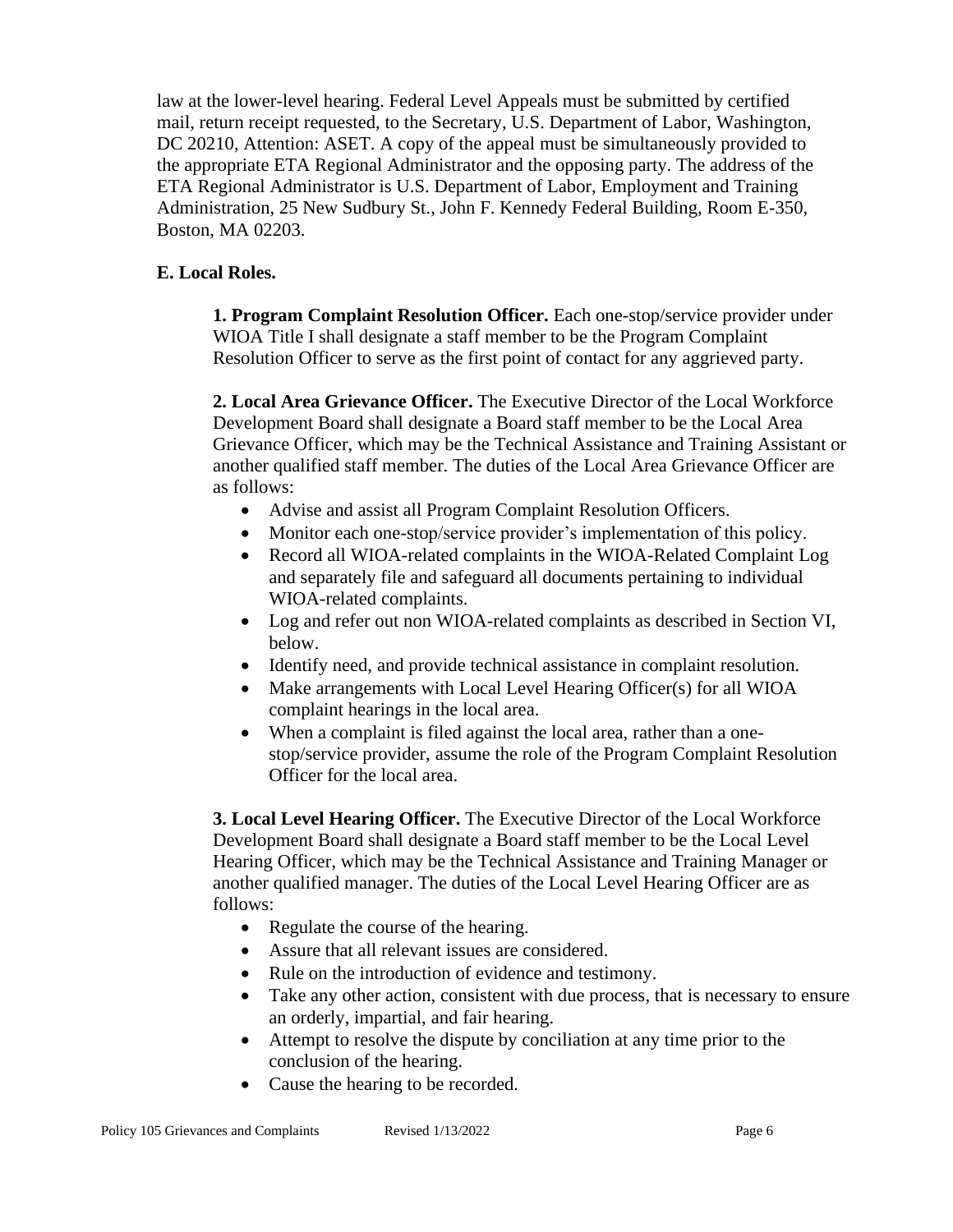• Prepare and mail the written decision to the complainant(s), respondent(s), Program Complaint Resolution Officer, and Local Area Grievance Officer in accordance with the timeframes specified in this policy.

No person may act as a Complaint Resolution Officer and Hearing Officer on the same complaint.

#### **IV. Discrimination Complaint Process**

Discrimination complaints must be filed within 180 days of the alleged discrimination or retaliation.

**A. Complaint Process.** The Equal Opportunity Notice required by the WIOA Sec. 188 Final Rule must be posted prominently at all service locations and provided to each applicant, participant, employee, and applicant for employment. The notice must be provided to participants in appropriate languages other than English as required in the Final Rule, Section 38.9.

A person or the person's representative may file a complaint with either the Local EO Officer or the Director of U.S. Department of Labor's Civil Rights Center (CRC). Complaints made involving NYSDOL programs should be filed directly with the State WIOA EO Officer.

The complainant must submit their complaint in writing, either electronically or in hard copy. The written complaint must include the following information:

1. The complainant's name, mailing address, and if available, email address (or another means of contacting the complainant).

2. The identity of the respondent (the individual or entity that the complainant alleges is responsible for the discrimination).

3. The date(s) of occurrence.

4. A description of the complainant's allegations. This description must include enough detail to allow the CRC Director or the Local EO Officer, as applicable, to decide whether:

- CRC, the State WIOA EO Officer, or the Local EO Officer, as applicable, has jurisdiction over the complaint;
- The complaint was filed in time; and
- The complaint has apparent merit; in other words, whether the complainant's allegations, if true, would indicate noncompliance with any of the nondiscrimination and equal opportunity provisions of WIOA or the Sec. 188 Final Rule.

5. The written or electronic signature of the complainant or the written or electronic signature of the complainant's representative.

A complainant may file a complaint by completing and submitting CRC's Complaint Information and Privacy Act Consent Forms, which may be obtained either from the Local EO Officer or from CRC. The forms are available electronically on CRC's Web site, and in hard copy via postal mail upon request.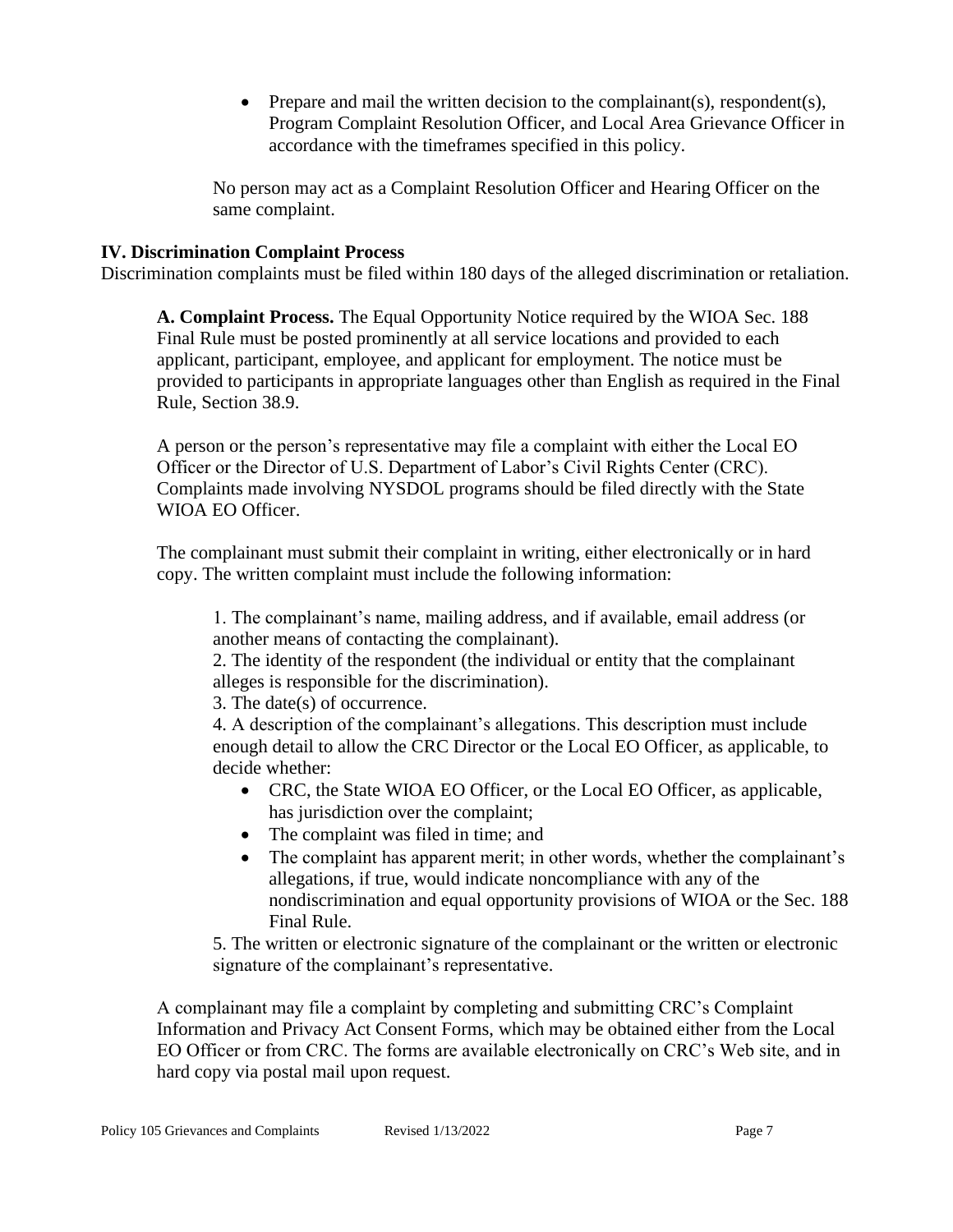The identity of the complainant(s) and any people who furnish information to, or are assisting in, an investigation of a complaint should be kept confidential to the maximum extent possible, consistent with applicable law and fairness in handling the complaint.

Both the complainant and the respondent have the right to be represented by an attorney or other individual of their choice.

**B. Resolution.** If the complaint is submitted to the Local EO Officer, the EO Officer must assign a case number, send an acknowledgement to the complainant, and begin to investigate the complaint. If the complainant has not provided sufficient information to investigate the complaint, the Local EO Officer shall request additional information from the complainant.

**1. The written acknowledgement** must be sent to the complainant within 5 days of receipt of the complaint and must contain the following information:

- Acknowledgment that the complaint has been received;
- Notice that the complainant has the right to be represented in the complaint process;
- Notice of rights contained in the WIOA Sec. 188 Final Rule, Section 38.35;
- Notice that the complainant has the right to request and receive, at no cost, auxiliary aids and services, language assistance services, and that this notice will be translated into the non-English languages as required in the WIOA Sec. 188 Final Rule.

**2. Within 15 days** of receipt of the complaint, the Local EO Officer must send one of the following notifications to the complainant:

- **Notification of no jurisdiction:** If the Local EO Officer determines that they do not have jurisdiction over a complaint, a notice will be sent to the complainant so indicating and will include the basis for such determination, as well as a statement of the complainant's right to file a written complaint with the CRC Director within 30 days of receipt of the notification. This notice will be sent to the complainant and respondent by certified mail.
- **Statement of issues:** If the Local EO Officer determines that they do have jurisdiction over a complaint, the statement of issues will be sent. This letter shall advise the parties of the list of issues raised in the complaint and of the right to be represented in the complaint process. In addition, the complainant and respondent will be advised of which issues will be accepted for investigation and the reason for each issue not accepted. The complainant will be notified that he or she has the option of resolving his or her complaint through a fact-finding/investigation process or alternative dispute resolution. The statement of issues will be sent to the complainant and respondent by certified mail. The Local EO Officer will also notify the complainant and respondent of the prohibition against retaliation and intimidation.
- **Confidentiality of complaint:** The copy of the Notice of no jurisdiction or Statement of issues sent to the respondent will not include the name of the complainant or any witnesses. The identity of the complainant and any witnesses will only be released to the extent necessary to investigate and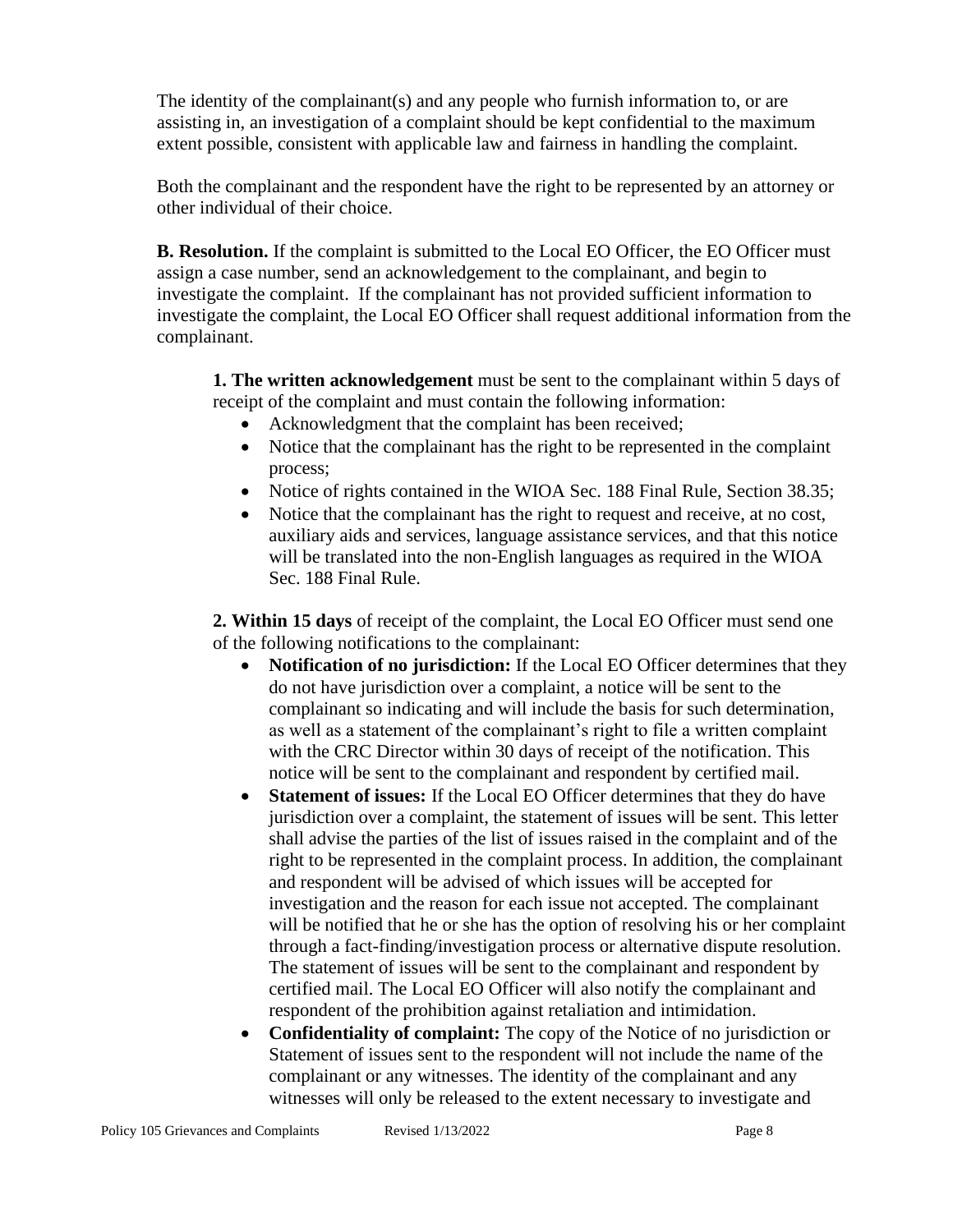fairly determine the issues raised in the complaint, or as otherwise required by law.

**3. Informal Resolution.** The Local EO Officer may meet with the complainant or their representative, within fifteen (15) days from the date of receipt of the written complaint, to informally discuss and clarify the issues. During this process, the EO Officer may, in appropriate cases, offer a resolution of the matter, provided the Local EO Officer files a Notice of Final Action. If the complainant is not satisfied with the informal resolution, the complainant may proceed with a full investigation or request alternative dispute resolution.

**C. Resolution of Complaints.** The complainant has the option of resolving his or her complaint through a full fact-finding/investigation process or alternative dispute resolution (ADR). If the complainant chooses the alternative dispute resolution option, he or she must notify the Local EO Officer within 10 days of receipt of the Statement of Issues.

**1. Fact-Finding/Investigation Process.** If the complainant chooses the full factfinding/investigation process, the Local EO Officer will conduct a full review of the matter, including giving the complainant and the respondent the opportunity to respond to all the evidence presented. A complaint investigation or fact-finding includes the following elements:

- Interview the complainant to gather facts.
- Ask the complainant for the names, addresses, and phone number of people who are knowledgeable about the situation. The Local EO Officer should contact the potential witnesses to request interviews.
- Collect any evidence the complainant has to support their allegation(s).
- State the resolution sought by the complainant.
- Assure the complainant that only those who have a "need to know" will be told anything. Who must be told is decided on a case-by-case basis and generally includes managers, supervisors, and witnesses, to the extent necessary to obtain information.
- The investigator should make certain strategic decisions as to which witnesses to interview for which purpose: i) First, individuals should be interviewed who have firsthand knowledge; ii) second, individuals should be interviewed who were directly involved in the situation that the complainant has alleged occurred; and iii) third, individuals who have second-hand knowledge should be interviewed later if deemed necessary by the investigator. The investigator may ask witnesses to sign and date the notes of the interviews at the time of the interviews or, alternatively, prepare statements based on interview notes and ask the witnesses to sign and date the prepared statement.
- In the interview with the complainant, the Local EO Officer may wish to obtain a signed statement from the complainant that they received important documents that the respondent asserts they gave the complainant, such as disciplinary warnings, requests for documents, or notification of deadlines. The investigator may ask the complainant to sign and date the notes of the interview at the time of the interview or, alternatively, prepare a statement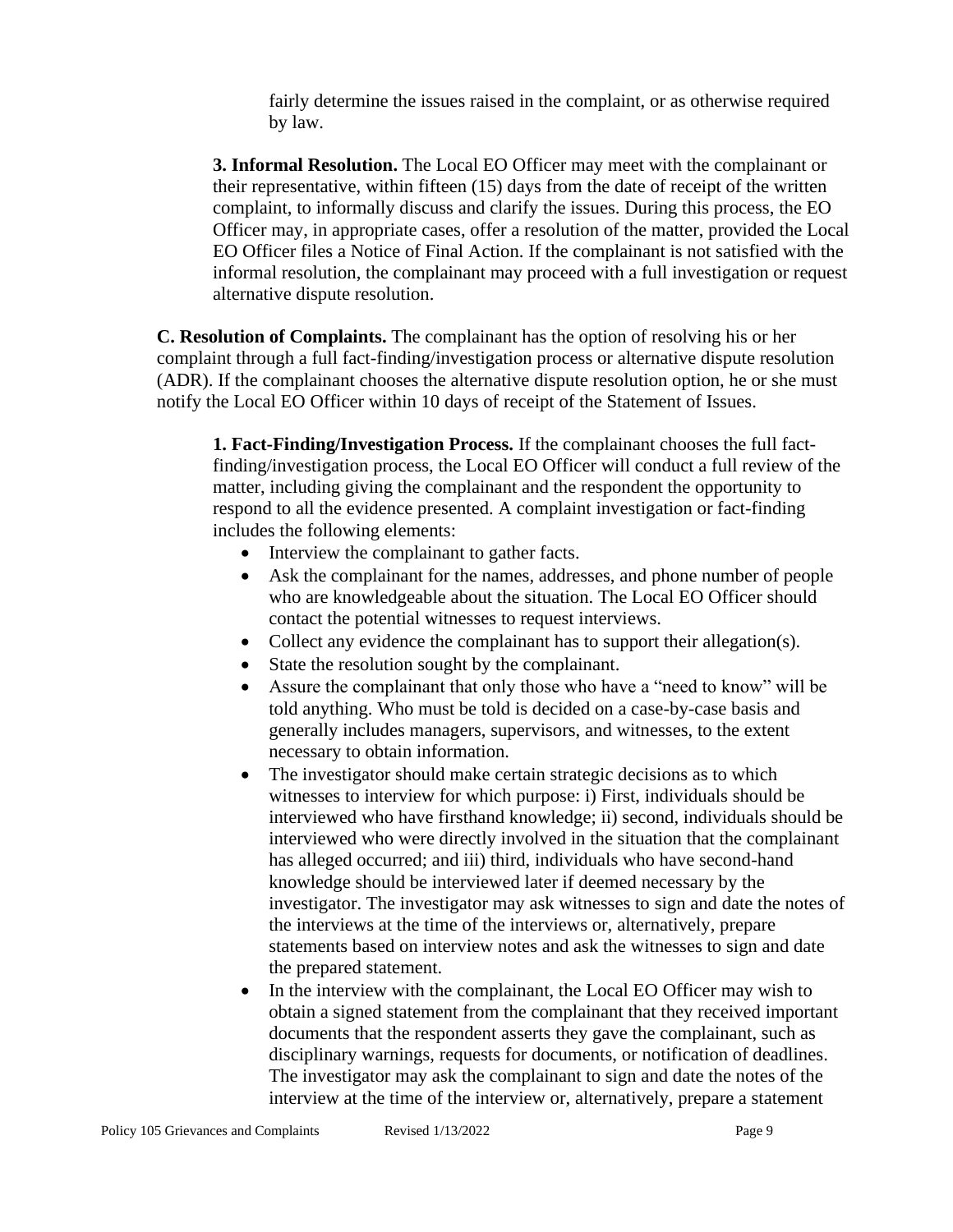based on interview notes and ask the complainant to sign and date the prepared statement.

- Interview the respondent to gather facts. Ask the respondent for the names, addresses, and phone numbers of people who are knowledgeable about the situation. The Local EO Officer should contact the potential witnesses to request interviews. The investigator may ask the respondent to sign and date the notes of the interview at the time of the interview or, alternatively, prepare a statement based on interview notes and ask the respondent to sign and date the prepared statement.
- Review documents, reports, correspondence, personnel records, and policies/procedures related to activities which gave rise to the allegation of discrimination.
- If additional allegations are made during the investigation, or other pertinent information is discovered, inform the respondent and give them a chance to respond, following the format of the original investigation.
- A witness may make statements based, not upon what they know, but upon what they heard. Such hearsay information is not "evidence," since its credibility depends upon another person or source. However, it may have relevance to the investigation. Therefore, hearsay evidence should not be eliminated, but should be used if appropriate to lead to sources that will allow the information to be used as evidence.
- Prepare an investigatory report that includes a statement of the basis of the complaint, specific allegations, respondent's response and witness statements, findings of fact, rationale and conclusion (probable cause or no probable cause that respondent may have discriminated) and appeal rights.
- The investigatory report should include any additional information essential to an understanding of the specific matter of the case or environment in which it occurred.
- The investigatory report should also include the respondent's position statement, including their account of the facts and the respondent's agreement or disagreement with each of the complainant's allegations.
- The respondent can produce documentation for review in their defense.
- The Local EO Officer must maintain a complaint file and a complaint log with a case number.

**2. Alternative Dispute Resolution Process.** If the complainant chooses the ADR method, the Local EO Officer will refer the matter to an impartial mediator approved by the Local EO Officer. The complainant will be advised that mediation is voluntary. Both parties will be advised that they must participate in the mediation in good faith but will not be required to reach an agreement.

• **Notice of Mediation Conference.** Written confirmation of the mediation conference will be sent to each party within 10 days of the date of mediation. The notice will include the date, time, and location of the mediation conference and a statement of the issues to be mediated. If complainant and respondent are represented, they are responsible for providing that person with notice of the mediation.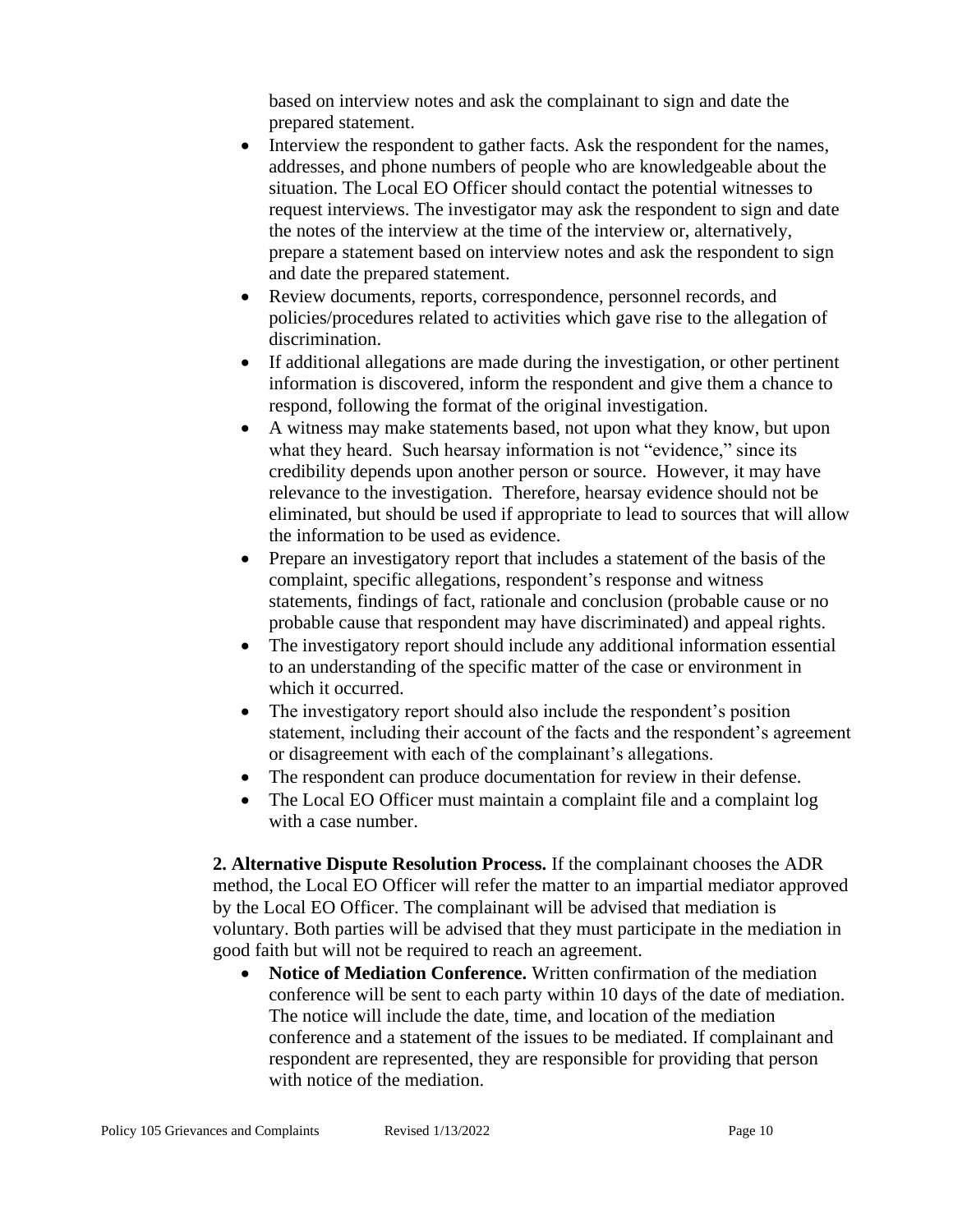- **Confidentiality.** Mediation sessions will be closed to any individual other than the parties and their representatives, except by consent of both the parties and the mediator. Communication and information disclosed during the mediation is privileged and confidential and shall not be disclosed to a third party, except for purpose of implementation or enforcement, or by written agreement of both parties. During the mediation process, notes may be taken. However, once the final settlement agreement has been reached or the parties are unable to reach an agreement, all notes must be turned over to the mediator for disposal.
- **Final Agreement.** The mediator will provide a copy of the final agreement or notice of failure to reach an agreement to the complainant, respondent, and the Local EO Officer within 60 days from the date of the complainant's election to participate in ADR.
- **Failure to Reach Agreement.** If the parties fail to reach an agreement, the Local EO Officer will submit a Notice of Final Action to the parties within 5 days of receipt of the notification from the mediator of the result of the mediation. The Notice of Final Action shall provide a copy of the agreement and indicate that the parties failed to reach an agreement on some or all of the issues, as applicable. The Notice shall also advise the complainant of his or her right to file a complaint with the CRC Director within 30 days.
- **Breach of Agreement.** A party to any agreement reached under ADR may file a complaint with the CRC Director in the event the agreement is breached. The non-breaching party may file a complaint with the CRC Director within 30 days from the date on which the non-breaching party learns of the breach.
- **Mediation Files.** The Local EO Officer is responsible for maintaining a record of the cases submitted for mediation and a copy of each mediation agreement.
- **Alternative Fact-finding/Investigation Method.** The Local EO Officer may, at his or her discretion, offer complainants the alternative of having the complaint heard on the record before an impartial administrative law judge within sixty days of the complainants' election for a full factfinding/investigation. This process is subject to the review and approval of the State WIOA EO Officer.

**D. Notice of Final Action.** Upon completion of his or her investigation and review of the complaint, the Local EO Officer must file a Notice of Final Action within 90 days of receipt of the complaint. The Notice must contain the following information:

1. For each issue raised in the complaint, a statement of either the Local EO Officer's decision on the issue and an explanation of the reasons underlying the decision *or* a description of the way the parties resolved the issue.

2. Notice that the complainant has a right to file a complaint with the CRC Director within 30 days of the date on which the Notice of Final Action is received if the complainant is dissatisfied with the Local EO Officer's final action on the complaint. 3. All Notices of Final Action must be reviewed by the State WIOA EO Officer to ensure a thorough investigation and decision is supported by the findings of fact.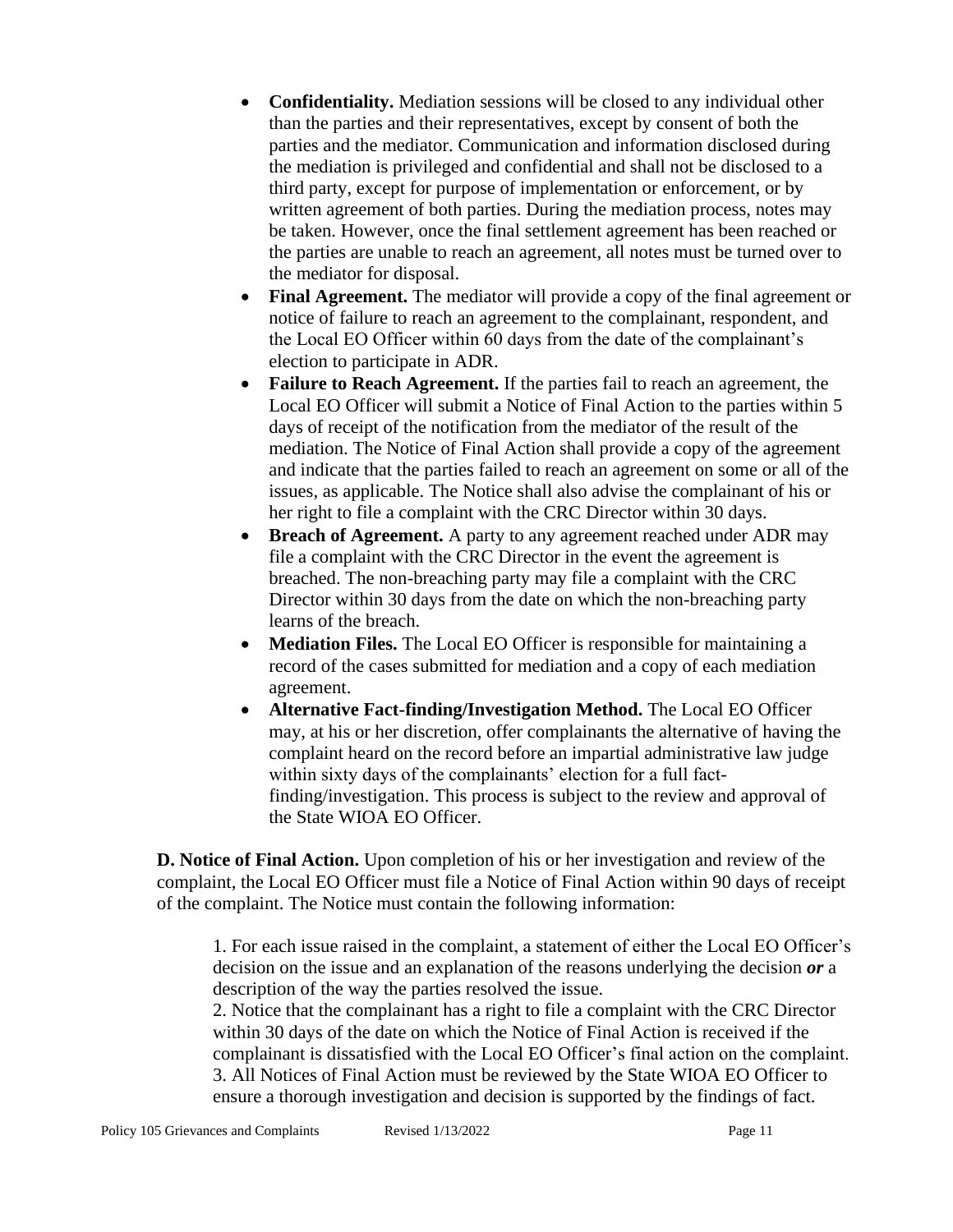The Notice of Final Action must be mailed to the complainant and respondent by certified mail.

Within 90 days, the Local EO Officer may, upon a preliminary investigation, offer a resolution of the complaint to the complainant. If the complainant accepts the resolution, the Local EO Officer must file a Notice of Final Action and notify the complainant of their right to file a complaint with the CRC Director within 30 days of the date on which the Notice of Final Action is received if the complainant is dissatisfied with the decision. The decision must be mailed to the complainant and respondent by certified mail.

If the complainant has not received a Notice of Final Action within ninety days of filing the complaint, the complainant or his or her representative may, within 30 days of the expiration of the 90-day period, file a complaint with the CRC Director provided, however, that the complaint must be filed with the CRC Director within 120 days of the date on which the complaint was filed with the Local EO Officer.

**E. The Local Equal Opportunity (EO) Officer.** The Executive Director of the Local Workforce Development Board shall designate a Board staff member to be the Local EO Officer, which may be the Technical Assistance and Training Manager or another qualified manager. In addition to the responsibilities listed above, the Local EO Officer will record all discrimination complaints in the Discrimination Complaint Log and separately file and safeguard all documents pertaining to individual discrimination complaints

#### **V. Criminal Complaint Process**

According to New York State Workforce Development System Technical Advisory #12-15, all grant recipients that receive funds though USDOL/ETA and/or NYSDOL must document and report allegations, suspicions and complaints involving possible fraud, program abuse and criminal misconduct to NYSDOL. NYSDOL requires documentation through completion and submission of an Incident Report within three (3) business days from the time of discovery, suspicion or receipt of an allegation or complaint.

Additionally, situations involving imminent health or safety concerns, or the imminent loss of funds exceeding an amount larger than \$50,000 are considered emergencies and must immediately be reported to NYSDOL. In the instance of an emergency, the Incident Report must be submitted to NYSDOL no later than one (1) business day from the time of discovery or receipt of an allegation or complaint.

Any staff member needing assistance with the filing of an Incident Report should contact the Technical Assistance and Training Manager. Additionally, when Incident Reports are submitted, a copy should be provided to the Technical Assistance and Training Manager.

#### **VI. Non WIOA-Related Complaint Process**

Policy 105 Grievances and Complaints Revised 1/13/2022 Page 12 Non WIOA-related complaints may include Employment Services (ES) Related Complaints, Employment-Related Law Complaints, Migrant and Seasonal Farm Worker (MSFW) Complaints, including Apparent Violations, and complaints handled by other federal, state, or local agencies. All non WIOA-related complaints should be referred to an ES Complaint Specialist, the State Monitor Advocate, or the appropriate enforcement agency. The Local Area Grievance Officer should also be